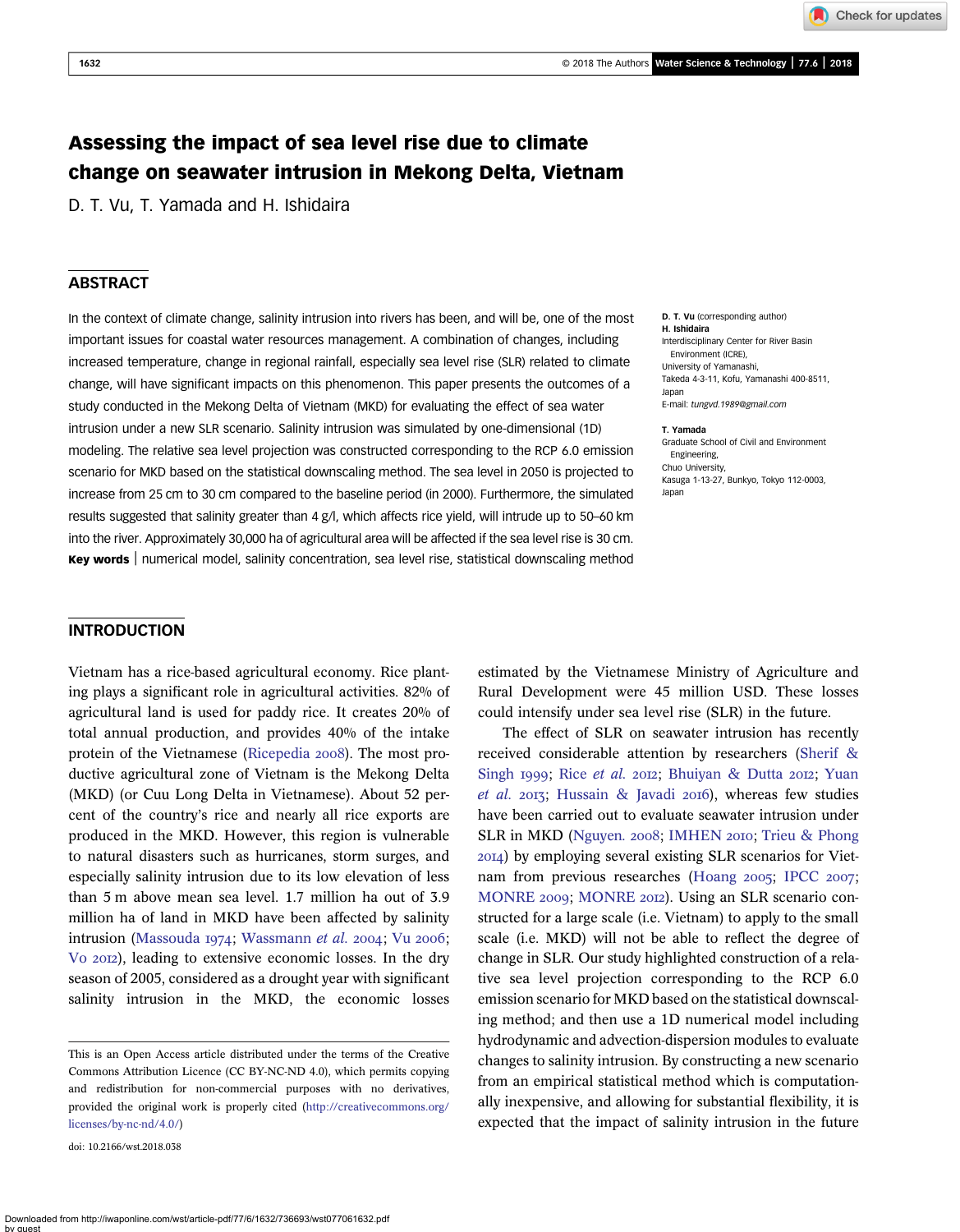<span id="page-1-0"></span>can be investigated under the new approach. This study is among very few studies that have assessed seawater intrusion due to the sea level rise scenario from IPCC AR5 in MKD.

# STUDY AREA AND DATA

The study area was MKD (Figure 1), which originates from China and flows through six countries before splitting into two branches called the Bassac River and the Mekong River in Vietnam. The delta area is approximately 39,000 km<sup>2</sup>, of which 29,000 km<sup>2</sup> is used for agriculture. However, our study took into account the basin around the main river with an area of  $22,000 \text{ km}^2$  (Figure 1). The area has characteristics of tropical monsoon weather, with two seasons; the rainy season starts from May to October and the dry season starts from November to April. From January to June, the average rainfall is very low in this area, at about 20–30% of total annual rainfall.

To assess salinity intrusion by 1D modeling, data at two in-situ hourly discharge stations, eight hourly water level gauging stations in estuaries from January to June of 2000 and 2001 were acquired for setting up boundary conditions. In addition, seven in-situ hourly discharge, water level and salinity data were gathered to calibrate and validate the model. The topographical data of the Mekong Delta were

surveyed by the Southern Institute of Water Resources Research in 2004. To project SLR 21-year observed water level data (1993–2013), 35-year water level data (1978– 2013) extracted from satellite image at Vung Tau station (VT) collected from Viet Nam Institute of Meteorology, Hydrology and Climate change (Figure 1), and the sea level data for the RCP6.0 averaged from 14 GCMs were used.

# **METHODOLOGY**

# Numerical model

Hydrodynamic model MIKE 11, developed by DHI water and environment for simulating flows, water quality and sediment transport in the rivers, estuaries, irrigation and other water bodies [\(DHI](#page-7-0)  $2005$ ), was selected to simulate salinity intrusion in this study. Of all modules in MIKE 11, the hydrodynamic module (HD) and advection-dispersion module (AD) will be used to compute salinity to rivers.

#### Hydrodynamic module

HD solves the two following basic equations, the equation of continuity and equation of momentum, to calculate



Figure 1 | Study area map and location of gauging station in Mekong Delta, Vietnam.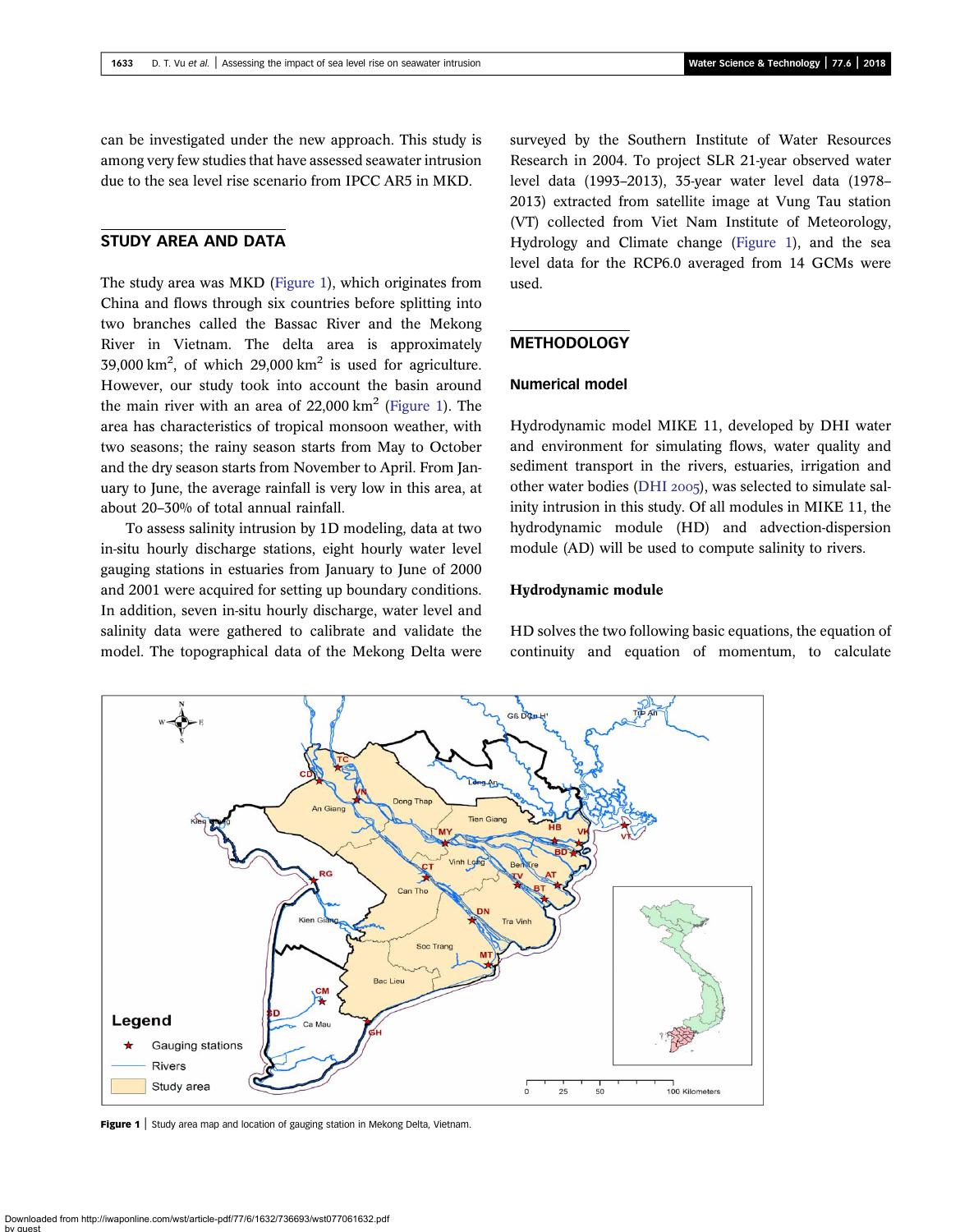discharge and water level:

$$
\frac{\partial Q}{\partial x} + \frac{\partial A}{\partial t} = q \tag{1}
$$

$$
\frac{\partial (\alpha (Q^2/A))}{\partial x} + \frac{\partial Q}{\partial t} + gA \frac{\partial h}{\partial x} + \frac{g|Q|Q}{C^2AR} = 0
$$
 (2)

where Q is the discharge, A is the cross-section area,  $x$  is the space independent variable,  $t$  is the time independent variable, g is the acceleration gravity, h is the water stage,  $q$  is the lateral flow per unit length,  $R$  is hydraulic radius,  $C$  is the Chezy coefficient and  $\alpha$  is kinematic energy correction factor.

# Advection-dispersion module

AD depends on 1D equation of conservation of mass to estimate salt concentration:

$$
\frac{\partial AC}{\partial t} + \frac{\partial QC}{\partial x} - \frac{\partial}{\partial x} \left( AD \frac{\partial C}{\partial x} \right) = -AKC + C_2 q \tag{3}
$$

C is the concentration,  $C_2$  is the source/sink concentration,  $K$  is linear decay coefficient and  $D$  is the dispersion coefficient given by:

$$
D = aV^b \tag{4}
$$

where  $a$  is the dispersion factor and  $b$  is the dispersion exponent. Typical value ranges for  $D: 1-5 \text{ m}^2/\text{s}$  (for small streams), and  $5-20 \text{ m}^2/\text{s}$  (for rivers).

#### Boundary conditions

The observed hourly discharge at two upstream stations, CD and TC [\(Figure 1\)](#page-1-0), was defined as the upstream boundary for the HD module, whereas hourly water level at 5 downstream stations VK, BD, AT, BT, and MT was assigned Due to non-availability of observed salinity, the salinity at upper and lower boundary was set to a constant value of 0, and 33 g/L (salinity of sea water), respectively.

Using implicit finite difference scheme developed by [Abbott & Ionescu \(](#page-7-0) $1967$ ), allows Courant numbers up to 10–20 if the flow is clearly sub-critical (Froude number less than 1) Equations (1) and (2) were solved. And salinity intrusion was solved in Equation (3) by a fully time and space centered implicit finite difference scheme. NSE-Sutcliffe model efficiency coefficient and coefficient of determination  $R^2$  were used to evaluate the performance of the model.

## Statistical downscaling method

To develop a sea level rise scenario, there are various types of methods such as using direct General Circulation Model (GCM) outputs, applying a statistic downscaling model, applying dynamic downscaling model, using regional climate model (RCM), using interpolation method and extrapolation method. However, in this study, we construct relative sea level projection corresponding to RCP 6.0 emission scenario for MKD based on statistical downscaling method so called Model Output Statistic-MOS.

At first, input data series is divided in 2 groups, group 1 including 21-year observed sea level data (1993–2013) and simulated sea level data, and group 2 including 35-year sea level data extracted satellite images (1978–2013) and simulated sea level data to verify the uniformity based on evaluation of the correlation relationship. The simulated sea level data are the results from a combination of multiple GCMs under the RCP6.0 scenario. Representative Concentration Pathway, namely RCP6.0, was chosen because it is consistent with certain of Vietnam's socio-economic development. Fisher's test (F-test) and Student's test (t-test) were chosen to test the correlation coefficient in each group. Next, the transfer function will be determined depending on the best relationship between two groups of data. Finally, the local sea level rise until 2100 was downscaled using transfer function and the projected global sea level.

# RESULTS

# HD and AD module calibration and validation

The HD was calibrated with data from January to June, 2001, and then validated with data from January to June in 2000. The calibration process consists of adjusting Manning's roughness and initial water level of all rivers. The calculated outputs at typical stations such as Vam Nao (VN), My Thuan (MY) and Can Tho (CT) [\(Figure 1](#page-1-0)) agreed with observed dis-charge and water level data [\(Figure 2\)](#page-3-0) with NSE and  $R^2$  range from 0.79 to 0.9 ([Table 1\)](#page-3-0). Although there is an overestimation of observed discharge at the VN and underestimation of observed at the MY in some days, the model can successfully predict the overall trend of discharge.

The performance of the AD module was checked with comparison of observed and simulated salinity at three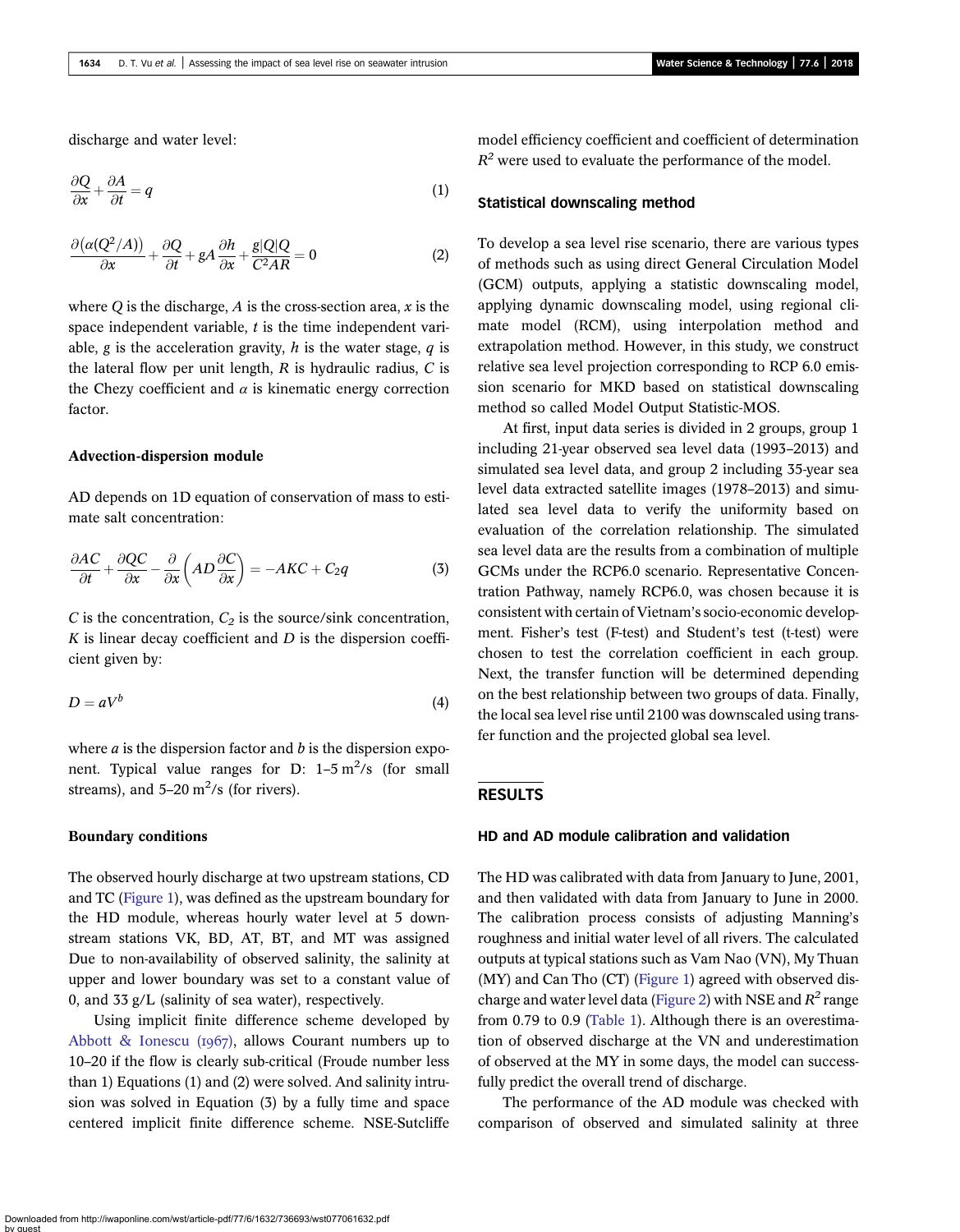<span id="page-3-0"></span>

Figure 2 | Comparison between simulated results and observed data in My Thuan (MY), Vam Nao (VN) in the dry season 2001, and in Can Tho (CT) in the dry season 2000 and 2001.

|                        | Observed discharge $(m^3/s)$ |          | Simulated discharge $(m^3/s)$ |          |            |       |                |
|------------------------|------------------------------|----------|-------------------------------|----------|------------|-------|----------------|
| <b>Station</b>         | Max                          | Min      | Max                           | Min      | <b>NSE</b> | $R^2$ | RMSE $(m^3/s)$ |
| VN (Vam Nao) (2001)    | 6,140                        | $-1,700$ | 6,151                         | $-2,677$ | 0.87       | 0.96  | 299.5          |
| $MY$ (My Thuan) (2001) | 14,241                       | $-9,250$ | 15,625                        | $-6,732$ | 0.77       | 0.79  | 2766.9         |
|                        | Observed water level (m)     |          | Simulated water level (m)     |          |            |       |                |
| <b>Station</b>         | Max                          | Min      | Max                           | Min      | <b>NSE</b> | $R^2$ | RMSE (m)       |
| $CT$ (Can Tho) (2001)  | 1.46                         | $-1.29$  | 1.55                          | $-1.26$  | 0.79       | 0.80  | 0.12           |
| $CT$ (Can Tho) (2000)  | 1.29                         | $-1.19$  | 1.33                          | $-0.86$  | 0.74       | 0.78  | 0.13           |

Table 1 | HD module performance in calibration (2001) and in validation (2000)

stations such as Vam Kenh (VK), Binh Dai (BD), and Hoa Binh (HB) for the period of January to May in two years, 2001 and 2000 [\(Figure 3](#page-4-0)). The model performance is described in [Table 2.](#page-4-0) These results demonstrate that the model results are acceptable, and the simulated salinity follows the similar trend to the observed salinity. Therefore, the model can be used to predict salinity in the rivers.

### Salinity intrusion in 2000

[Figure 4](#page-4-0) shows the spatial distribution of salinity in the river and in the basin around the river in the year 2000. The salinity concentration indicated here is maximum average monthly salinity. The magnitude and distance of salinity intrusion are different in each river and province. In general,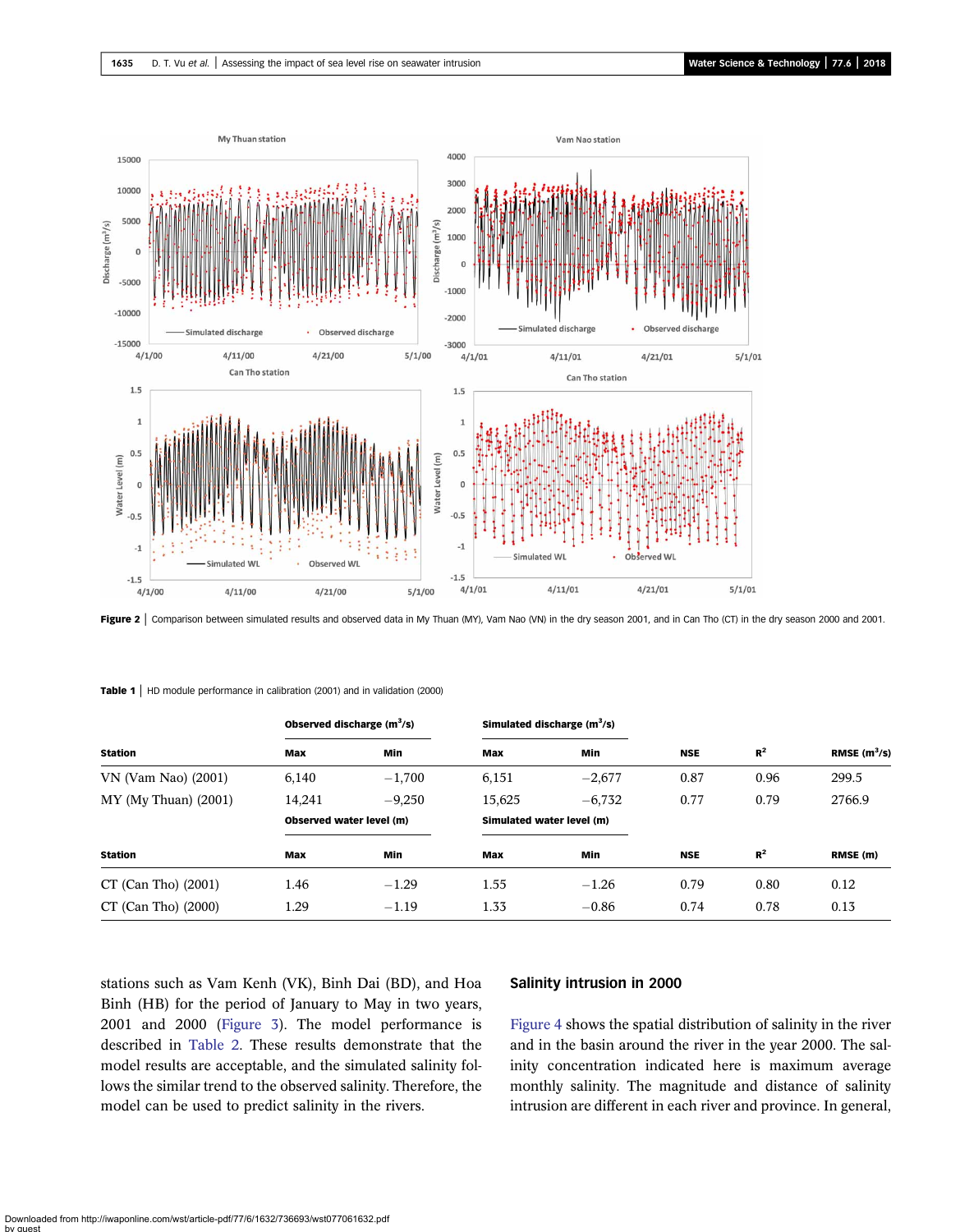<span id="page-4-0"></span>

Figure 3 | Comparison between simulated results and observed data in salinity in Vam Kenh (VK), Binh Dai (BD) in the dry season 2001, and in Hoa Binh (HB) in the dry season 2000.

Table 2 | AD module performance in calibration (2001) and in validation (2000)

|                         | <b>Observed</b><br>salinity (g/l) |         | <b>Simulated</b><br>salinity (g/l) |     |            |       |                      |
|-------------------------|-----------------------------------|---------|------------------------------------|-----|------------|-------|----------------------|
| <b>Station</b>          | Max                               | Min     | Max                                | Min | <b>NSE</b> | $R^2$ | <b>RMSE</b><br>(g/l) |
| HB (Hoa Binh)<br>(2000) | 12.0                              | $1.2\,$ | 10.9                               | 1.5 | 0.69       | 0.72  | 0.8                  |
| VK (Vam Kenh)<br>(2001) | 26.2                              | 0.00    | 26.2                               | 0.2 | 0.71       | 0.8   | 3.8                  |
| BD (Binh Dai)<br>(2001) | 21.9                              | 0.00    | 20.8                               | 0.3 | 0.78       | 0.82  | 44                   |

the salinity with a concentration greater than 4 g/l, which affects rice yield, has intruded up to 30–40 km into the rivers and the area around the river, especially the provinces very near the sea such as Soc Trang, Tra Vinh, and Ben Tre. Areas that are close to the sea reached very high salinity up to 30–35 g/l. The salinity concentration reduces when it goes up to the upstream river. In Ben Tre province, because of having salinity control structures, the salt concentration only intrudes up to 10 km into the river. Meanwhile, Tien Giang province recorded the maximum length of salinity intrusion, up to 50 km, with the maximum salinity of 20 g/l.



Figure 4 | The spatial distribution of salinity in the river (a) and in the basin of MKD (b) in 2000.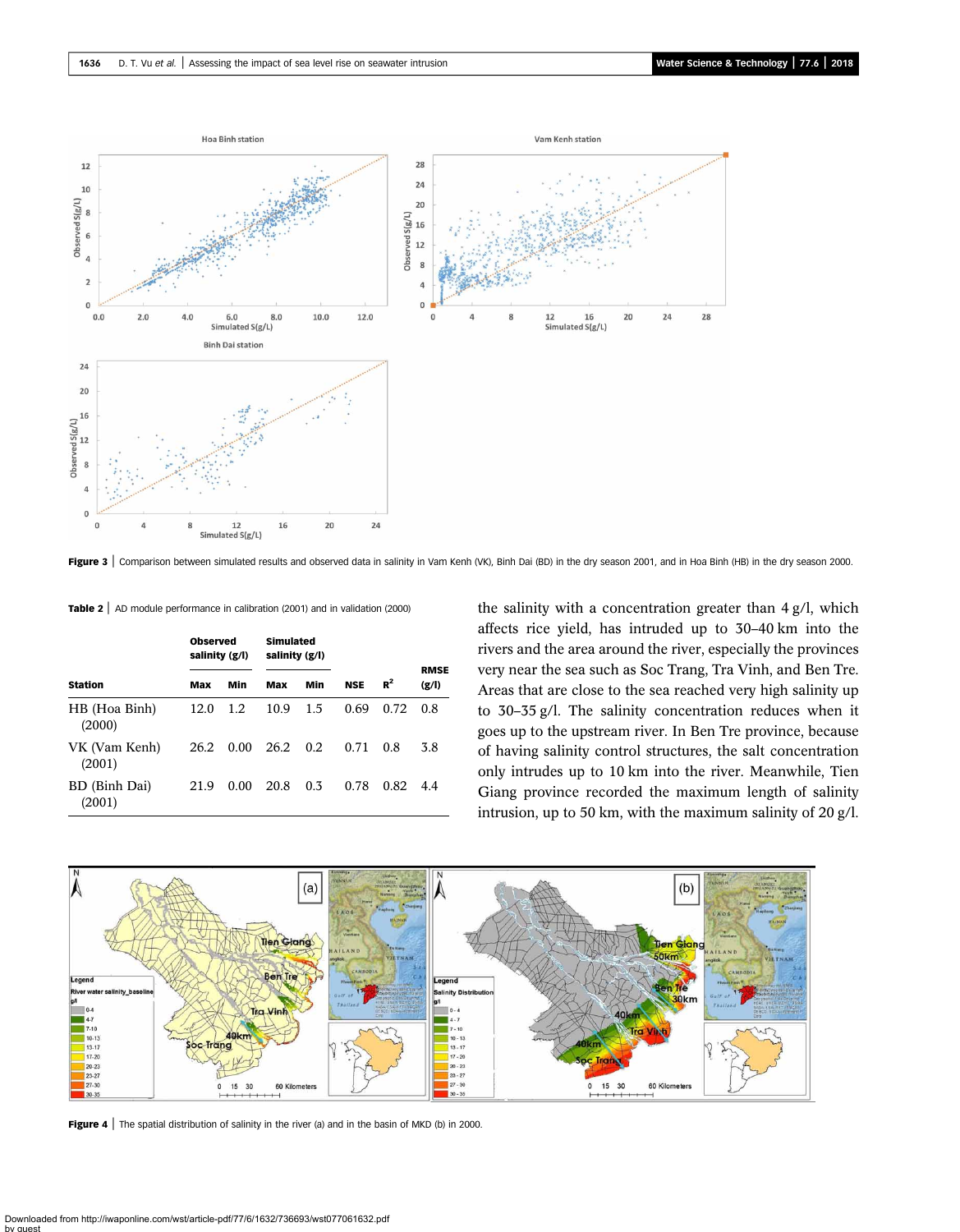### Sea level rise scenario

The results from assessment uniformity criteria using t-test and F-test at 5% significance level for two groups show that there exists a relationship between two series data in each group. The correlation relationship of group 1 ( $R =$ 0.82, Standard error = 1.98) is better than group 2 (R = 0.49, Standard error  $= 5.14$ ). Therefore, the 21-year observed sea level data were used for local sea level rise projection (Figure 5).

The sea level rise is expected to continue beyond the end of this century at high speed (average 5–7 cm per 10 years); the period from 2005 to 2100 especially will have a rate of sea level rise much faster than the period from 1978 to 2005. The sea level in 2050 is projected to increase from 25 cm to 30 cm compared to the sea level in 2001, while it is projected to increase from 60 cm to 78 cm in 2100. The result is compatible with predicted sea level rise estimated by [MONRE \(](#page-7-0)2016). MONRE indicated that the sea level will rise by 14 to 31 cm in 2050, and 37 to 81 cm in 2100 in MKD using the IPCC method calculated as the sum of eight components, including thermal expansion, ice melting, surface mass balance in Greenland and the South pole, ice sheet dynamic in Greenland and the South pole, glacial isostatic adjustment, and land water storage.

### Salinity intrusion in 2050

In this scenario, only sea level rise induced by climate change was considered. The result indicates that the seawater intrusion length tends to increase by 10 km in estuary areas, especially in the Tien Giang province, and affects the river basin [\(Figure 6\)](#page-6-0). A salt concentration larger than 4 g/l, which can affect crops, will shift upstream 50 km to 60 km, and there will be a supposed increment of 0.5 g/l to 2.5 g/l in places about 15 km from the sea in 2050. A salinity increase of 1–1.5 g/l will intrude up to 30 km. Also, no change in salinity is recorded in the area of the estuaries because these regions have reached the maximum salinity concentration.

# DISCUSSION AND CONCLUSIONS

According to the results, four out of eight farming provinces including Tien Giang, Ben Tre, Tra Vinh and Soc Trang (see [Figure 1](#page-1-0) for location) in the research area are affected seriously by salinity intrusion in the context of sea level rise. The agriculture area affected by medium salinity (greater than 4 g/l) will expand by 30,000 ha [\(Figure 7](#page-6-0)). According to the rice production data from the Ministry of Agricultural and Rural Development, the average rice production in



Figure 5 | Projection of sea level rise for Mekong Delta, Vietnam under RCP 6.0 scenario for the period 2020-2100.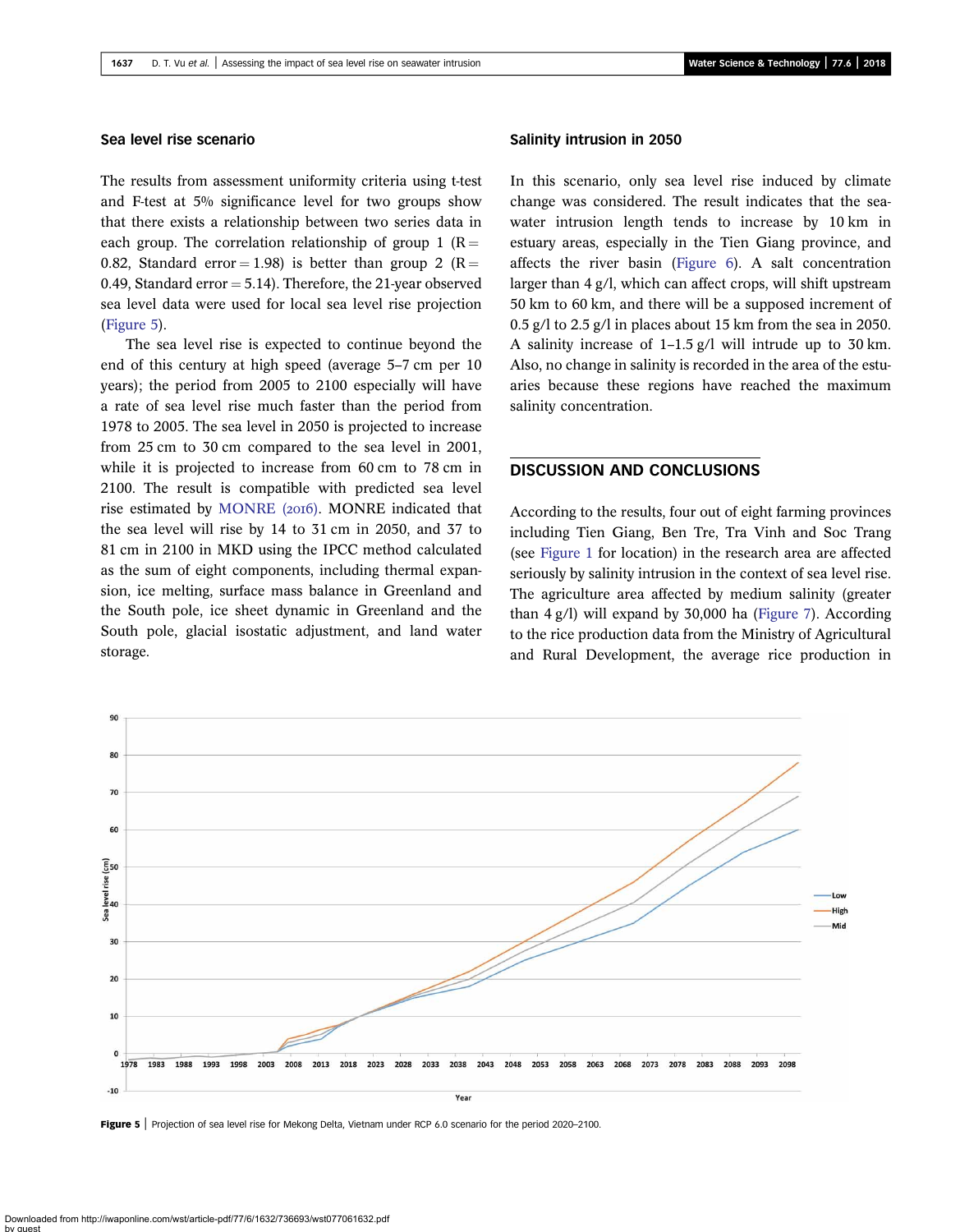<span id="page-6-0"></span>

Figure  $6 \mid$  The spatial distribution of salinity in the river (a) and in the basin of MKD (b) in the dry season 2000.





MKD in 2015 is approximately 8 tons/ha. So, that is roughly equivalent to a loss of 240,000 tons of rice.

There always exist errors and uncertainty in modeling due to its simplification of reality, but it is also relatively useful. Therefore, it is very important to be aware of errors when using models. We employed two modules in 1D modeling: the HD module and the AD module, to calculate and predict the salinity in the present, and in the future. There are possible source errors in these two modules, including errors from topography, cross-sections, and lack of long term salinity, and discharge data. The statistical downscaling method depends mainly on the basis of using climate change scenarios for Vietnam in 2011, combined with the results from scenarios 6.0 RCP (Representative Concentration Pathways). Thus, in further study, comparing with other methods is the best way to improve the accuracy of the results.

This research was conducted to evaluate the salinity intrusion situation in the MKD, Vietnam currently, and for different amounts of sea level rise under future climate conditions for the Mekong River Delta. A set of parameters has been calibrated, including roughness coefficient  $n$  and dispersion coefficient  $D$  in the main rivers of the Mekong River system with high reliability, and a new sea level rise scenario for MKD was constructed. The sea level is projected to increase with higher speed in the future under effects of climate change. The research hopes to contribute significantly to irrigation water management, land use planning, and salinity control strategies, and a 'Smart agriculture' development adapted to climate change in future [\(FAO](#page-7-0)  $20I_3$ ) for MKD.